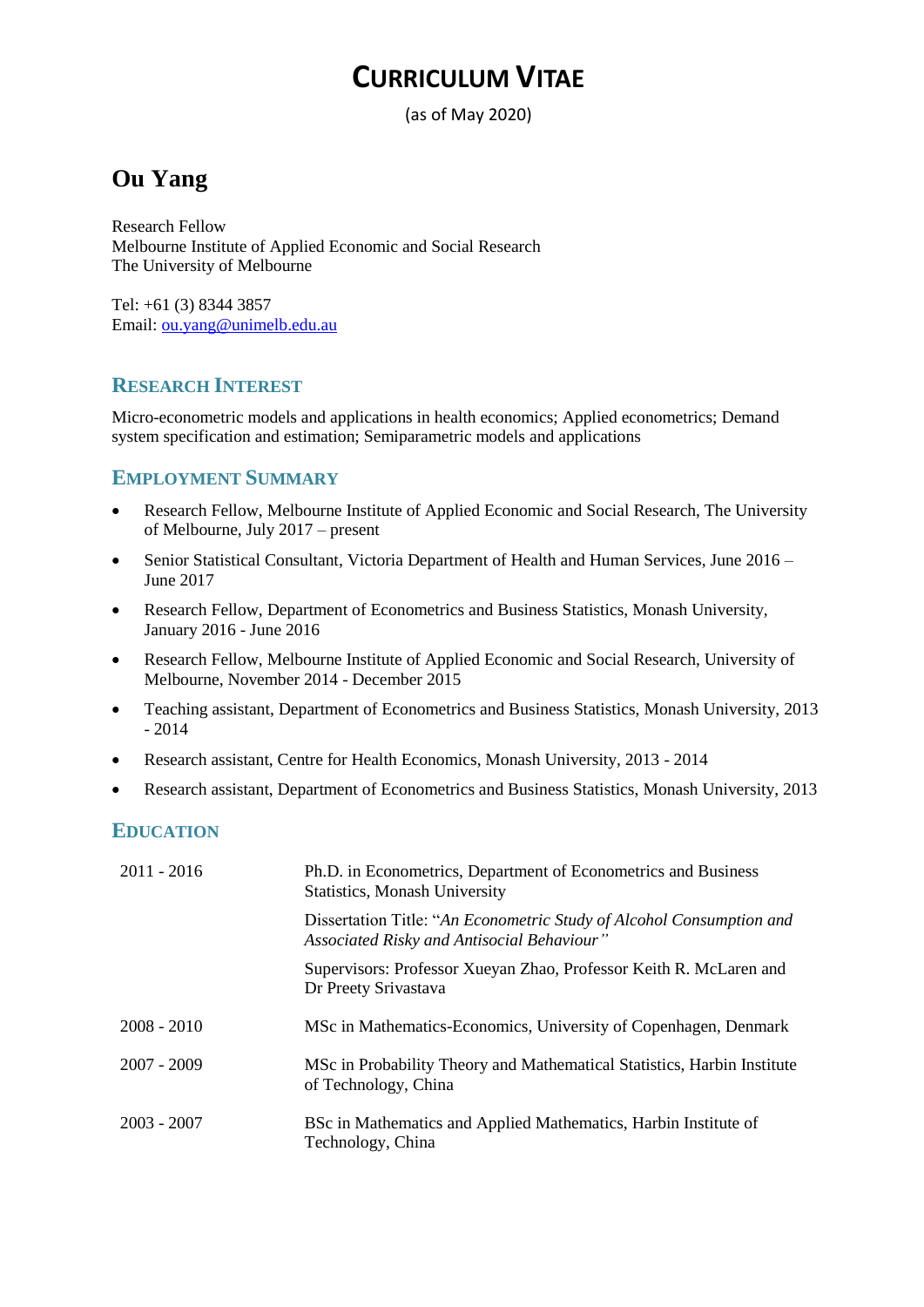## **PUBLICATION:**

- Yang, O., Chan, Marc K., Cheng, Terence C. and Yong, Jongsay, 2020. Cream skimming: Theory and evidence from hospital transfers and capacity utilization, *Journal of Economic Behavior and Organization*, 173, 68-87. DOI: https://doi.org/10.1016/j.jebo.2020.03.024.
- **Yang, O.**, Sivey, P., de Silva, A. and Scott, A., 2019. Pre-school children's demand for sugar sweetened beverages: Evidence from stated-preference panel data. *American Journal of Agricultural Economics*, 102 (2), 480-504. DOI: https://doi.org/10.1002/ajae.12033.
- Jiang, B., Kim, J. S., Li, C. and **Yang, O.**, 2018. Social Network Structure and Risk Sharing in Villages. *The B.E. Journal of Economic Analysis and Policy*, 18(3), ISSN (Online) 1935-1682, DOI: https://doi.org/10.1515/bejeap-2017-0263..
- **Yang, O.**, Zhao, X. and Srivastava, P., 2016. Binge Drinking and Antisocial and Unlawful Behaviours in Australia. *Economic Record*, 92(297), 222-240. DOI: https://doi.org/10.1111/1475- 4932.12243.
- McLaren, K., **Yang, O.**, 2016. A Class of Demand Systems Satisfying Global Regularity and Having Complete Rank Flexibility. *Empirical Economics*, 51(1), 315-337. DOI: https://doi.org/10.1007/s00181-015-0996-x.

## **PAPERS UNDER REVIEW**

- "Analysis of relationship between health and socioeconomic status to inform development of loading and risk-adjustment approaches for current and future funding models", with Jongsay Yong. (Under review with European Journal of Health Economics)
- "The impact of environmental policy stringency on industrial productivity growth: A semiparametric study of OECD countries", with Xueyan Zhao, Guohua Feng, Keith Maclaren, Xiaohui Zhang. (Under review with Energy Economics)

## **WORKING PAPERS**

- "An Exponential Dynamic Multinomial Response Panel Data Model with Fixed Effects", with Majid M. Al-Sadoon, Tong Li, M. Hashem Pesaran and Xueyan Zhao. (expected to be submitted to journal by December 2020)
- "Estimating short-term capacity: Theory and an application to invasive coronary angiography for acute myocardial infraction", with Marc Chan and Jongsay Yong. (expected to be submitted to journal by December 2020)
- "Access to invasive coronary angiography, capacity and mortality of AMI patients", with Vijaya Sundararajan and Jongsay Yong. (expected to be submitted to journal by December 2020).
- "Beverage Types and Antisocial and Unlawful Behaviours: Does Equal Alcohol Mean Equal Harm?", with Xueyan Zhao and Preety Srivastava. (expected to be submitted to journal by June 2020)
- "Australian Households' Purchasing Patterns for Alcoholic Drinks: A Multinomial Discrete Choice Modelling Approach", with Xueyan Zhao. (expected to be submitted to journal by October 2020)

## **RESEARCH IN PROGRESS**

- "Spatial co-location and service network association effects on hospital performance"
- "Competition and quality in the aged-care market"
- "Competitions in Australian healthcare market"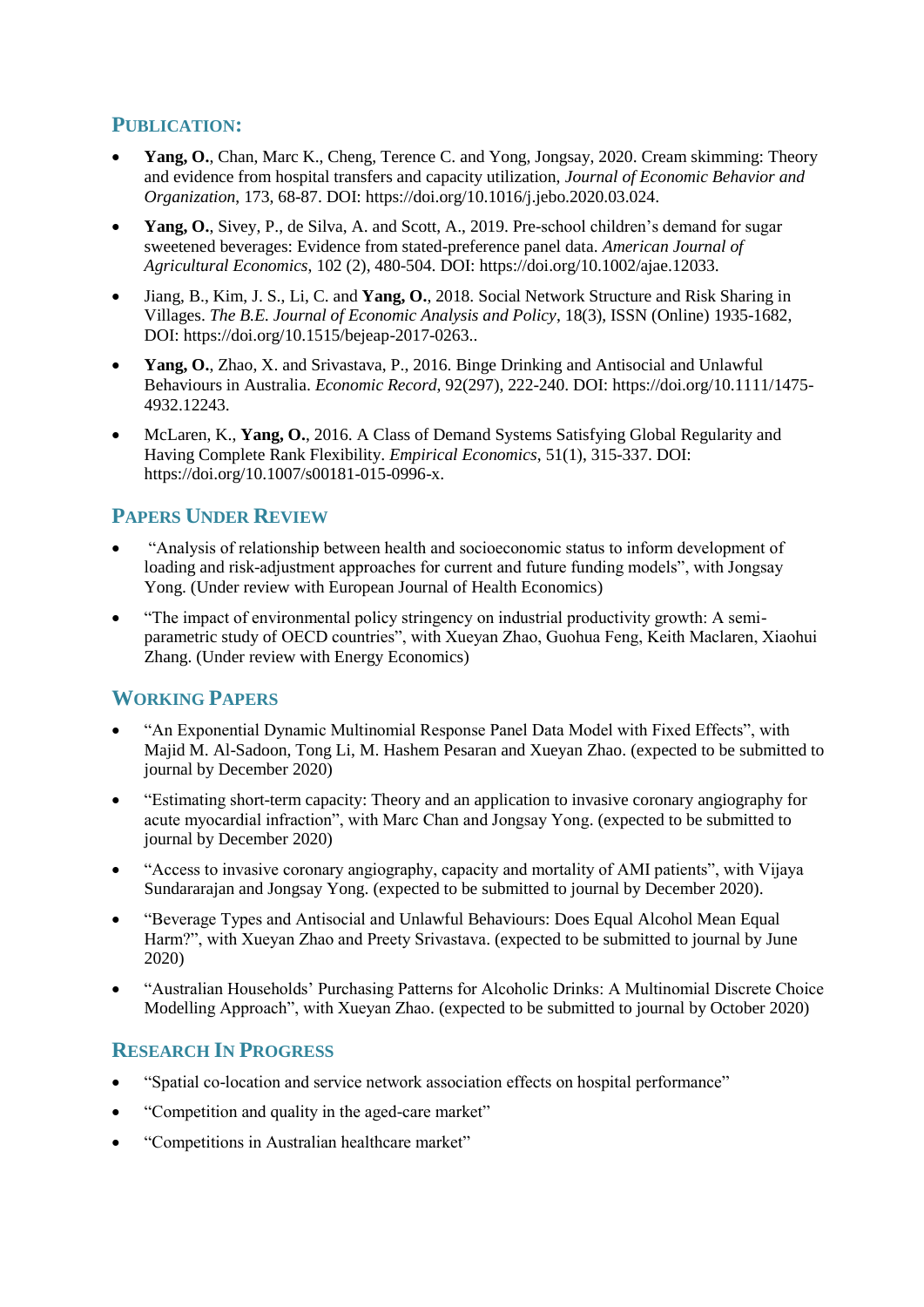## **CONSULTANCY PROJECTS**

 "Analysis of relationship between health and socioeconomic status to inform development of loading and risk-adjustment approaches for current and future funding models", research commissioned by The Victorian Department of Health and Human Services, (with Jongsay Yong), 2017-2018

## **ENGAGEMENT MEDIA COVERAGE**

- Does profit-motivated patient selection exist in Australia? *Research Insight*, 2020
- How to reduce the social cost to binge drinking in Australia? *Research Insight*, 2020
- Invited filming for economic evaluation for a project entitled "Smart Irrigation: Proximal Soil Moisture Sensing for Real-Time Water Delivery Control" by Monash Infrastructure, December 2019
- [Does Equal Alcohol Mean Equal Harm? Beverage Types and Antisocial and Unlawful Behaviours,](https://www.ahes.org.au/portfolio-items/the-cost-of-youth-suicide-in-australia-2/) *Health Economics Connect*, December 2018
- [Binge drinkers main offenders for drink-driving, vandalism and violence,](https://www.scimex.org/newsfeed/binge-drinkers-main-offenders-for-drink-driving,-vandalism-and-violence) *Scimex*, 15 March 2016
- [Regular binge drinkers 30 per cent more likely to commit crimes, Monash research,](http://ausfoodnews.com.au/2016/03/15/regular-binge-drinkers-30-per-cent-more-likely-to-commit-crimes-monash-research.html) *AFN*, 15 March 2016
- [Drinking data shows binge risks,](http://www.researchcareer.com.au/news/drinking-data-shows-binge-risks) *ResearchCareer*, 16 March 2016
- [Study: Binge drinking increases likelihood of](http://www.beveragedaily.com/Regulation-Safety/Study-Binge-drinking-increases-likelihood-of-committing-crime) committing crime, *Beverage*, 16 March 2016
- [Binge drinkers main offenders,](http://medicalxpress.com/news/2016-03-binge-drinkers-main.html) *MedicalXpress*, 15 March 2016
- [Drinking data shows binge risks,](http://www.educationcareer.net.au/news/drinking-data-shows-binge-risks) *EducationCareer*, 16 March 2016
- [Drinking data shows binge risks,](http://federal.governmentcareer.com.au/news/drinking-data-shows-binge-risks) *GovernmentCareer*, 16 March 2016
- [Drinking data shows binge risks,](http://www.healthcareer.net.au/news/drinking-data-shows-binge-risks) *HealthCareer*, 16 March 2016
- [Binge drinkers main offenders,](http://www.healthcanal.com/public-health-safety/71228-binge-drinkers-main-offenders.html) *Healthcanal*, 15 March 2016

## **COMMUNITY ENGAGEMENT ACTIVITIES**

- Media training, Faculty of Business and Economics, University of Melbourne, January 2020
- MI Professional Development Seminars 2019
- Invited consultation opportunity by Northern Health, December 2019
- Invited interview by the Australian Research Centre in Sex, Health & Society: How researchers and policy makers in Australia, November 2019
- Melbourne Economic Forum, November 2019
- Preparing Your ARC DECRA Workshop, October 2019
- Writing Opinion Pieces Session, University of Melbourne, October 2019
- Inspiring Presenters Rock Your Presentation Masterclass, University of Melbourne, September 2019
- Invited to join NIB Foundation Health Smart Grants application by Prof. Sardar M. N. Islam at Victoria University, July 2019
- Invited to join HFC Research Foundation grant application by Dr Katharine See at Northern Health, June 2019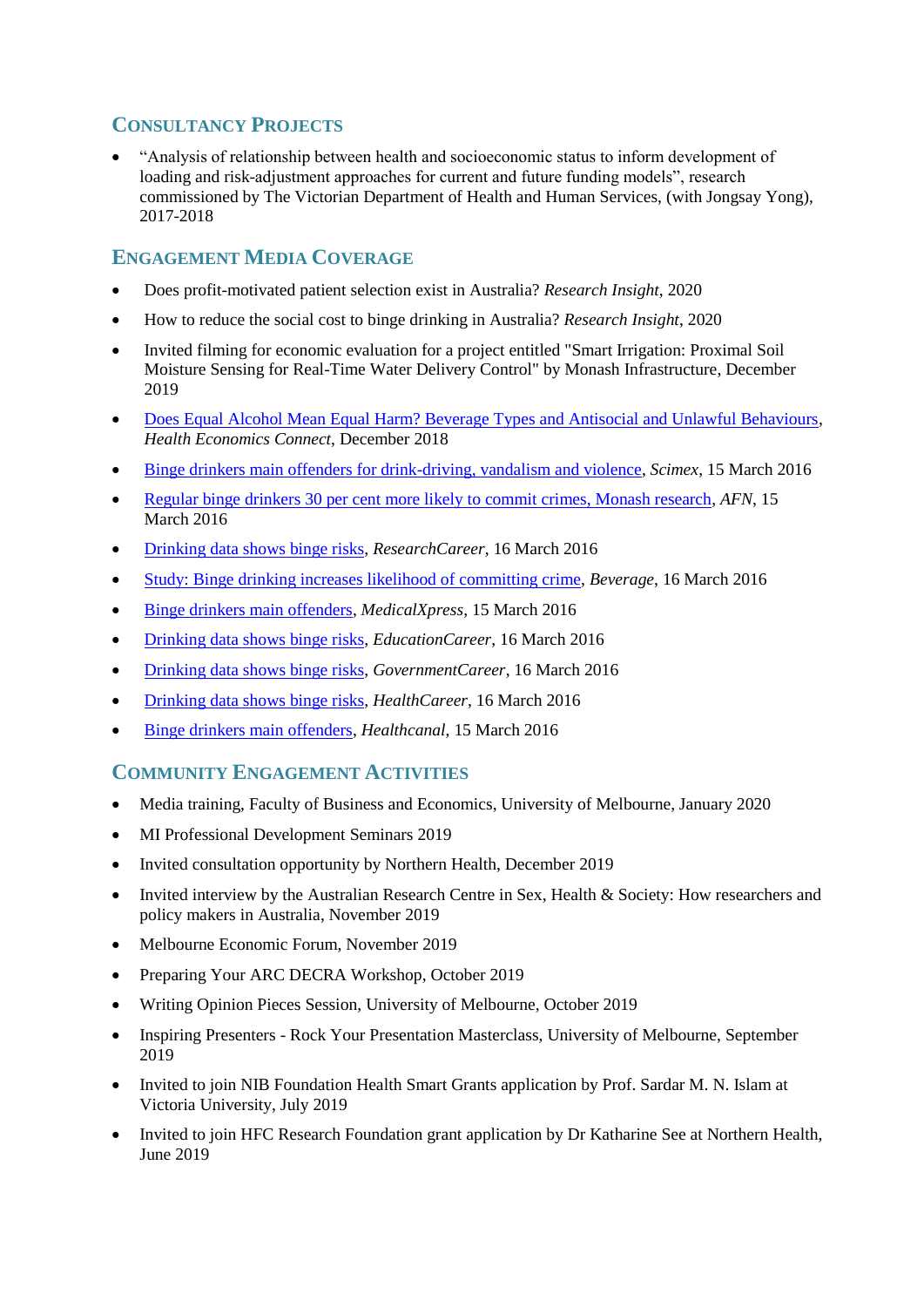- NHMRC Partnership Centre for Health Systems Sustainability Meeting. May 2019, Sydney, Australia
- Invited meeting on aged care projects at Health Engagement and Representation Network, Australian Government Department of Health, November 2018
- Invited meeting at Northern Health for potential engagement opportunities, November 2018
- 2018 Outlook Conference, October 2018
- Invited presentation at The Victorian Department of Health and Human Services, July 2018
- 2017 Outlook Conference, July 2017

#### **ACADEMIC CONFERENCES AND WORKSHOPS WITH PRESENTATIONS**

- "Cream skimming: Theory and evidence from hospital transfers and capacity utilization", The 2019 iHEA World Congress, July 2019, Basel, Swizerland
- "Cream skimming: Theory and evidence from hospital transfers and capacity utilization", The 2019 Econometric Society Australasian Meeting, July 2019, Perth, Australia
- "Cream skimming: Theory and evidence from hospital transfers and capacity utilization", The 2019 Asian Meeting of the Econometric Society, June 2019, Xiamen, China
- Discussant of "Hospital Quality, Ownership, and Competition: Evidence from the Hospital Readmissions Reduction Program" (authors: Johannes S. Kunz, Carol Propper, Kevin E. Staub, and Rainer Winkelmann), The 10th Australasian Workshop on Econometrics and Health Economics, April 2019, Darwin, Australia.
- "Social Network Structure and Risk Sharing in Villages", Asian and Australasian Society of Labour Economics 2018 Conference, December 2018, Seoul, South Korea
- "Does Equal Alcohol Mean Equal Harm? Beverage Types and Antisocial and Unlawful Behaviours", The 40<sup>th</sup> Australian Conference of Health Economists, September 2018, Hobart, Australia.
- "Environmental stringency and its impacts on the productivity growth", The 33rd Annual Congress of the European Economic Association and the 71st European Meeting of the Econometric Society, August 2018, Cologne, Germany.
- "Cream skimming, hospital transfers and capacity pressure", The 39<sup>th</sup> Annual Australian Health Economics Society Conference, September 2017, Sydney, Australia.
- "Pre-school children's demand for sugar sweetened beverages: Evidence from stated-preference panel data". 2016 Asia Meeting of the Econometric Society, August 2016, Kyoto, Japan.
- "Pre-school children's demand for sugar sweetened beverages: Evidence from stated-preference panel data". The Joint 2015 Annual Health Econometrics Workshop and the Seventh Australasian Workshop on Econometrics and Health, December 2015, Hawaii, USA.
- "Pre-school children's demand for sugar sweetened beverages: Evidence from stated-preference panel data". The 37th Australian Health Economics Society Conference, October 2015, Brisbane, Australia.
- "Pre-school children's demand for sugar sweetened beverages: Evidence from stated-preference panel data". The 21st International Panel Data Conference, June 2015, Budapest, Hungary.
- Discussant of "The Effect of Introducing a Minimum Price on the Distribution of Alcohol Consumption: A Counterfactual Analysis" (authors: Sharma A., Etile F., Sinha, K.), The 6th Australasian Workshop on Econometrics and Health Economics, April 2015, Melbourne, Australia.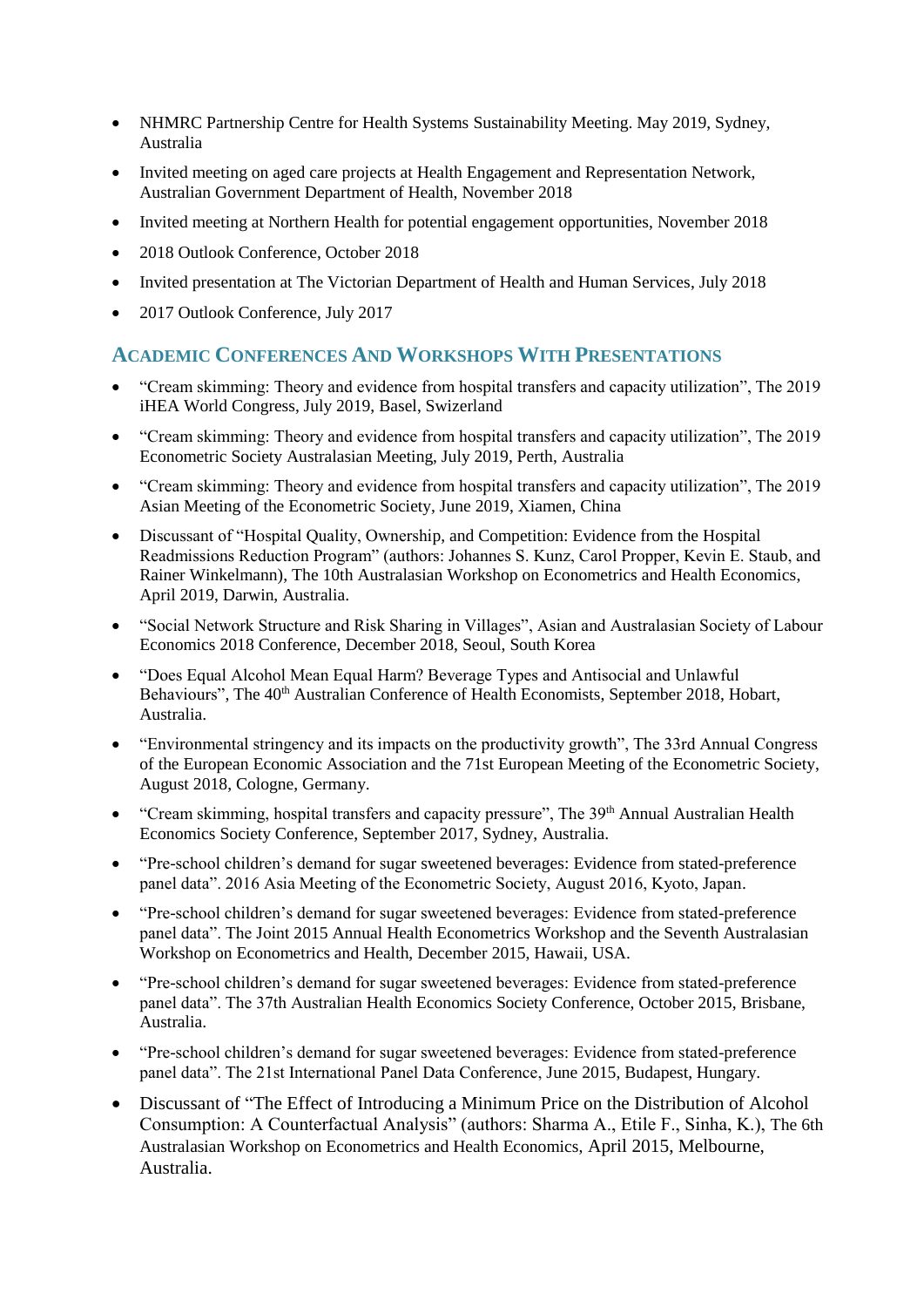- "Drinking Preferences, Binge Drinking and Antisocial/Unlawful Behaviours in Australia". The 5th Australasian Workshop on Econometrics and Health Economics, April 2014, Fremantle, W.A., Australia.
- "A Class of Demand Systems Satisfying Global Regularity and Having Complete Rank Flexibility". The Econometric Society Australasian Meetings 2013, July 2013, Sydney, N.S.W, Australia.
- "Drinking Preferences, Binge Drinking and Antisocial/Unlawful Behaviours in Australia". The 34<sup>th</sup> Australian Conference of Health Economists, September 2012, Darwin, N.T., Australia.

#### **ACADEMIC CONFERENCES AND WORKSHOPS WITHOUT PRESENTATIONS**

- Melbourne Health Economics Group Workshop, University of Melbourne, November 2019
- Structural Matching Workshop, University of Melbourne, November 2019
- 7th MABEL Research and Policy Forum, November 2019
- Workshop on the Economics of Mental Wellbeing, Monash University, September 2019
- Masterclass: Non-linear panel data methods with applications to health and well-being, Monash University, August 2019
- The Digital Tools & Skills Showcase, The University of Melbourne, August 2019
- The Research Bazaar Conference 2019, University of Melbourne, February 2019
- International Workshop on Econometrics and Data Analytics, University of Melbourne, February 2019
- Parallel Processing with HPC, University of Melbourne, October 2018
- Shell Scripting for HPC, University of Melbourne, October 2018
- Workshop in Applied Micro-Econometric Research, University of Melbourne, December 2017
- Two Day Researcher Development Workshop in Torquay, University of Melbourne, August 2017

## **PROFESSIONAL AND LEADERSHIP ACTIVITIES**

- Organizer of The 41st Annual Australian Health Economics Society Conference, September 2019.
- Organizer of Melbourne Institute Seminar Series, 2019
- Organizer of the 10th Annual Health Economics Workshop of The University of Melbourne Health Economics Group, November 2018.
- Moderator of the Breakfast Roundtable at 2018 Outlook Conference
- Organizer of the 8th Annual Health Economics Workshop of The University of Melbourne Health Economics Group, March 2015.
- Referee for: Social Science & Medicine; Health Economics; Economics and Human Biology; Addiction; International Journal of Technology Assessment in Health Care; Economics Bulletin; Economic Modelling; International Journal of Migration, Health and Social Care; Mathematics and Computers in Simulation

## **SCHOLARSHIPS, AWARDS AND RESEARCH GRANTS**

- 2019 The University of Melbourne Early Career Researcher Grants, The University of Melbourne, \$AU 23,149
- [2011 Donald Cochrane Postgraduate Research Scholarship,](http://www.monash.edu.au/news/show/cochrane-scholarships-awarded) Monash University, \$AU 10,000 per annum for three years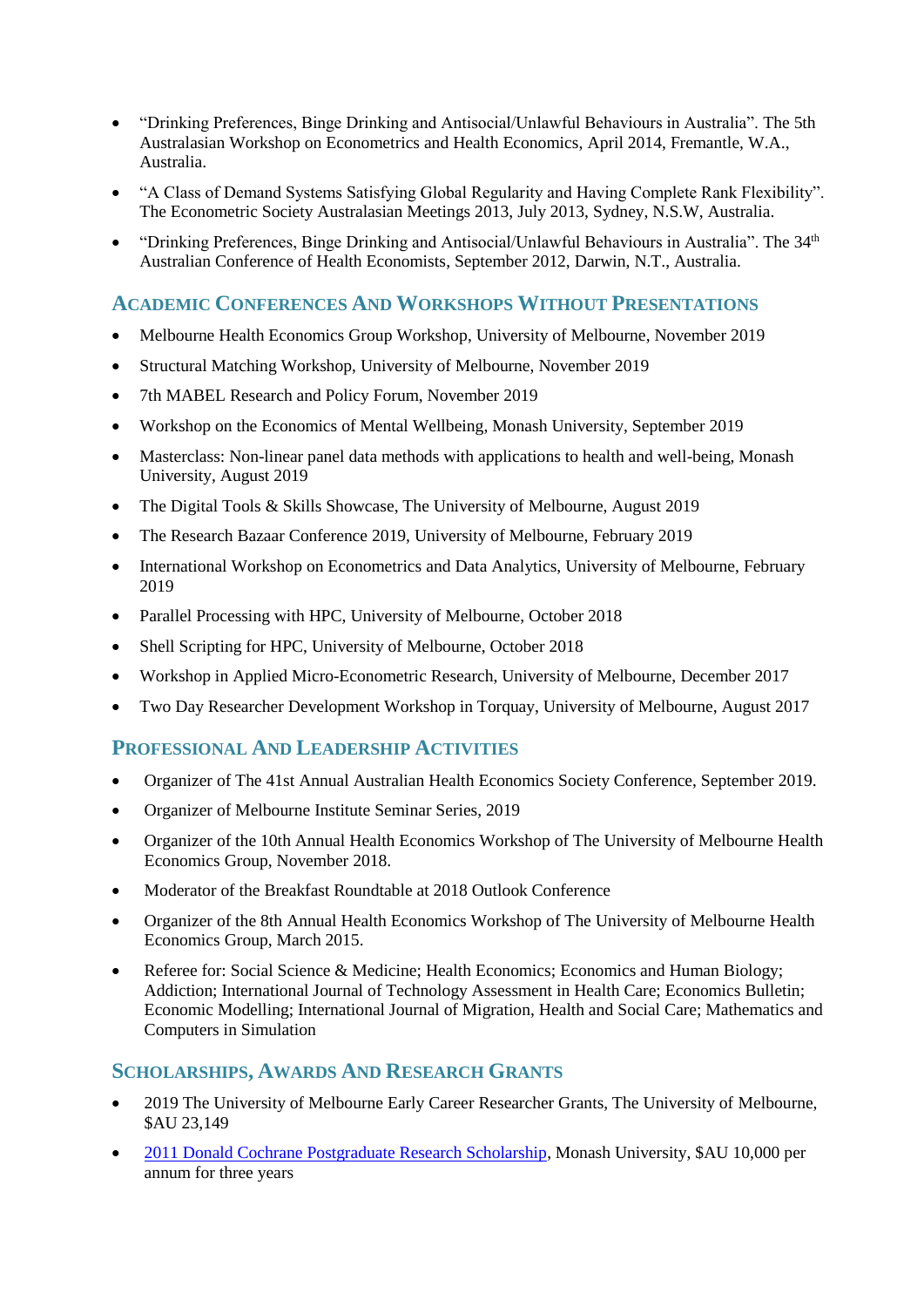- 2011 Australian Endeavour International Postgraduate Research Scholarship, Monash University, \$AU 92,000
- 2011 Australian Postgraduate Award, Monash University, \$AU 22,860 per annum for three years
- 2011 Dean's Postgraduate Research Excellence Award, Monash University, \$AU 4,791 per annum for three years
- 2008 Danish Governmental Scholarship, University of Copenhagen.

#### **TEACHING EXPERIENCE**

- Tutoring ETC 2410/3440 Introductory Econometrics, Monash University. Teaching evaluation: 4.43/5.
- Tutoring ETC 2440 Mathematics for Economics and Business, Monash University. Teaching evaluation: 4.08/5.
- Tutoring ETC 1000 Business and Economic Statistics, Monash University. Teaching evaluation: 4.67/5.

#### **STUDENT SUPERVISION**

- Honours student: Harry Tasman Murphy Cruise (co-supervised with Xueyan Zhao), 2016 Topic: Mental Health and Susceptibility to Non-Medical Use of Prescription Drugs
- Honours student: Andrew John Duver (co-supervised with Xueyan Zhao), 2014

Topic: Should all alcoholic beverages be taxed the same? Lost productivity from alcohol consumption.

#### **PROFESSIONAL AFFILIATIONS**

- Econometric Society
- International Health Economics Association
- European Economic Association
- Australian Health Economics Society
- Asian and Australasian Society of Labour Economics

## **OTHER INFORMATION**

- Citizenship: Australian
- Languages: English (full professional proficiency), Chinese (native), Danish (basic)
- Programming: R, Stata, Matlab, GAUSS, C++, SAS, High Performance Parallel Computing

#### **REFERENCES**

#### Professor Anthony Scott

Melbourne Institute of Applied Economic and Social Research, The University of Melbourne Email: [a.scott@unimelb.edu.au](mailto:a.scott@unimelb.edu.au)

#### Associate Professor Jongsay Yong

Melbourne Institute of Applied Economic and Social Research, The University of Melbourne